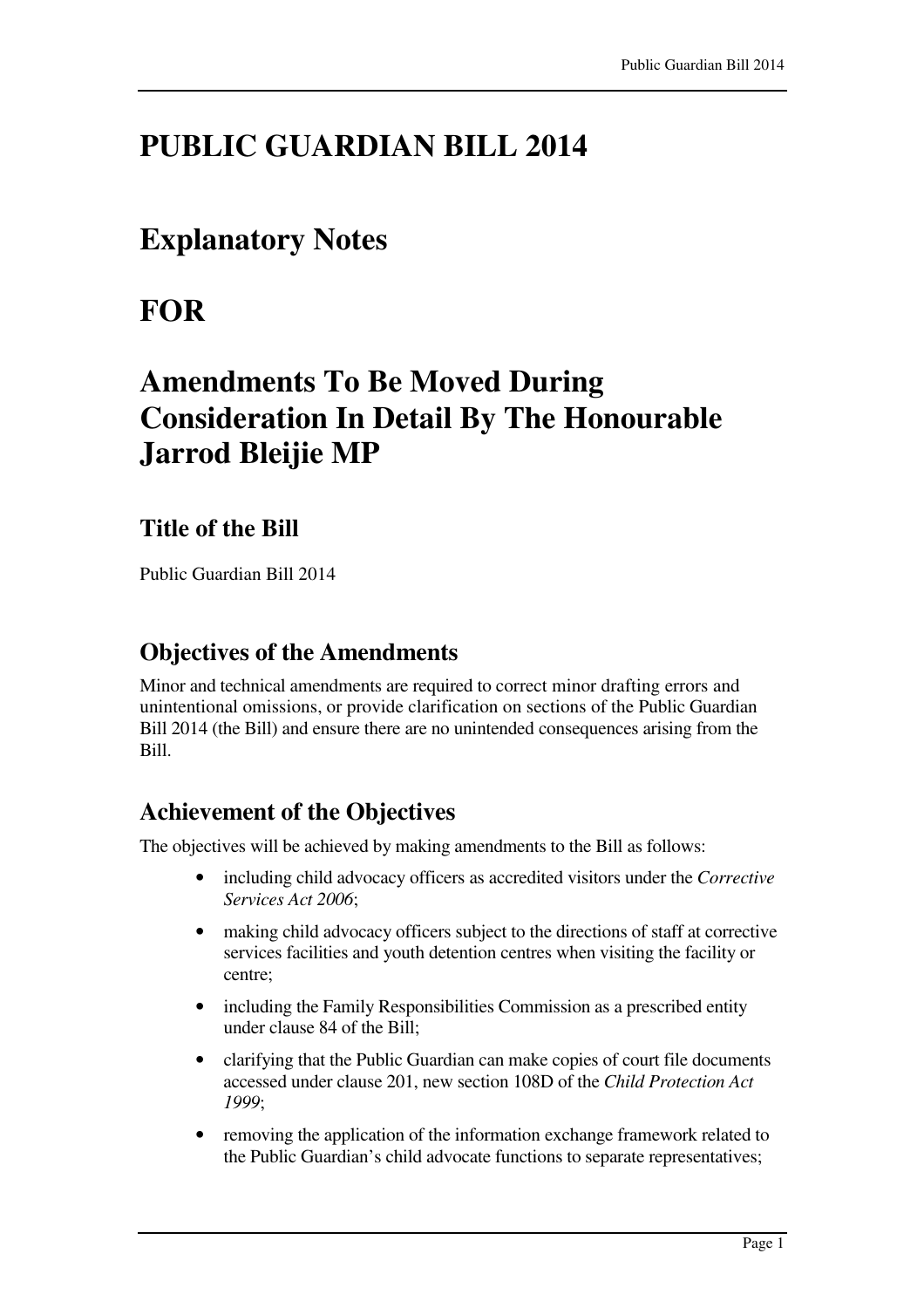- clarify that for an authorised mental heath service to be defined as a visitable site for the adult community visitor program, it must provide inpatient services which is consistent with the current definition in subordinate legislation;
- ensuring that the definition of power of attorney in clause 17 is the same as that in clause 12(2) of the Bill;
- consequential amendments to the *Queensland Civil and Administrative Tribunal Act 2009* to reflect renumbering of the *Disability Services Act 2006*  that has been made as a part of the *Disability Services (Restrictive Practices) and Other Legislation Amendment Act 2014*; and
- consequential amendments to the *Disability Services (Restrictive Practices) and Other Legislation Amendment Act 2014* to change references from the Adult Guardian to the Public Guardian.

#### **Alternative Ways of Achieving Policy Objectives**

There is no alternative way to achieve the policy objectives.

#### **Estimated Cost for Government Implementation**

There are no costs associated with the amendments.

### **Consistency with Fundamental Legislative Principles**

The amendments are consistent with fundamental legislative principles.

### **Consultation**

Consultation in relation to the proposed amendments was undertaken with the Adult Guardian and Legal Aid Queensland.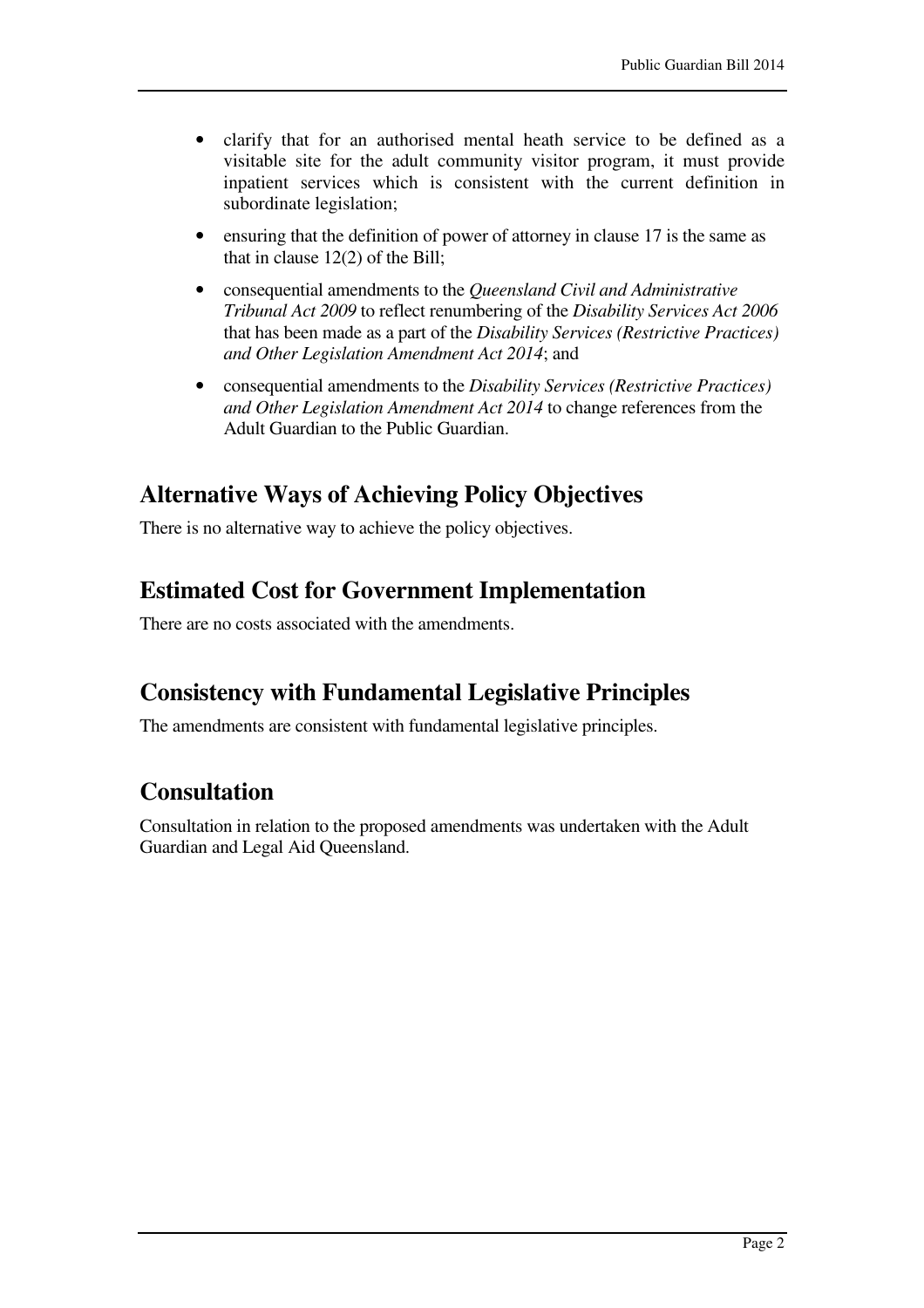# **NOTES ON PROVISIONS**

*Clause 1* amends clause 2 of the Bill to provide that the new Chapter 8, part 15A – amendments to the *Queensland Civil and Administrative Tribunal Act 2009* does not commence on 1 July like the majority of the Bill.

*Clause 2* amends clause 2 of the Bill to provide that the new Chapter 8, part 15A – amendments to the *Queensland Civil and Administrative Tribunal Act 2009* commences on commencement of the *Disability Services (Restrictive Practices) and Other Legislation Amendment Act 2014* which will be on proclamation. This is because the amendments to the *Queensland Civil and Administrative Tribunal Act 2009* are consequential to the *Disability Services (Restrictive Practices) and Other Legislation Amendment Act 2014.* 

*Clause 3* amends clause 17 to inserts a fourth definition of a power of attorney. A power of attorney can also mean a similar document under the law of another jurisdiction.

*Clause 4* amends clause 39 to clarify that a visitable site that is an authorised mental health service under the *Mental Health Act 2000* must provide inpatient services to be a visitable site under the Bill.

*Clause 5* inserts a new clause 76A into the Bill to provide that the exercise of child advocate powers under clauses 74 and 76 when visiting a relevant child in a corrective services facility, are subject to the direction or procedure given or made by the chief executive (corrective services) to facilitate the effective and efficient management of corrective services.

In addition, clause 76A provides that the exercise of child advocate powers under clauses 74 and 76 when visiting a relevant child in a youth detention centre, are subject to the direction of the chief executive (youth justice) for the security and management of detention centres and the safe custody and wellbeing of children detained in detention centres.

*Clause 6* inserts new clause 83A into the Bill to make it clear that Chapter 4, Part 4 – Information Exchange does not apply to information about a child and the child's circumstances in the possession or control of the chief executive officer of Legal Aid Queensland if the information has been obtained by a person acting as a separate representative under the *Child Protection Act 1999* and the person was appointed by Legal Aid Queensland to separately represent the child.

*Clause 7* amends clause 84 of the Bill to include the Family Responsibilities Commission as a prescribed entity under the Bill.

*Clause 8* omits clause 85(4).

*Clause 9* renumbers clause 85(5) to 85(4).

*Clause 10* renumbers clause 85(6) to 85(5).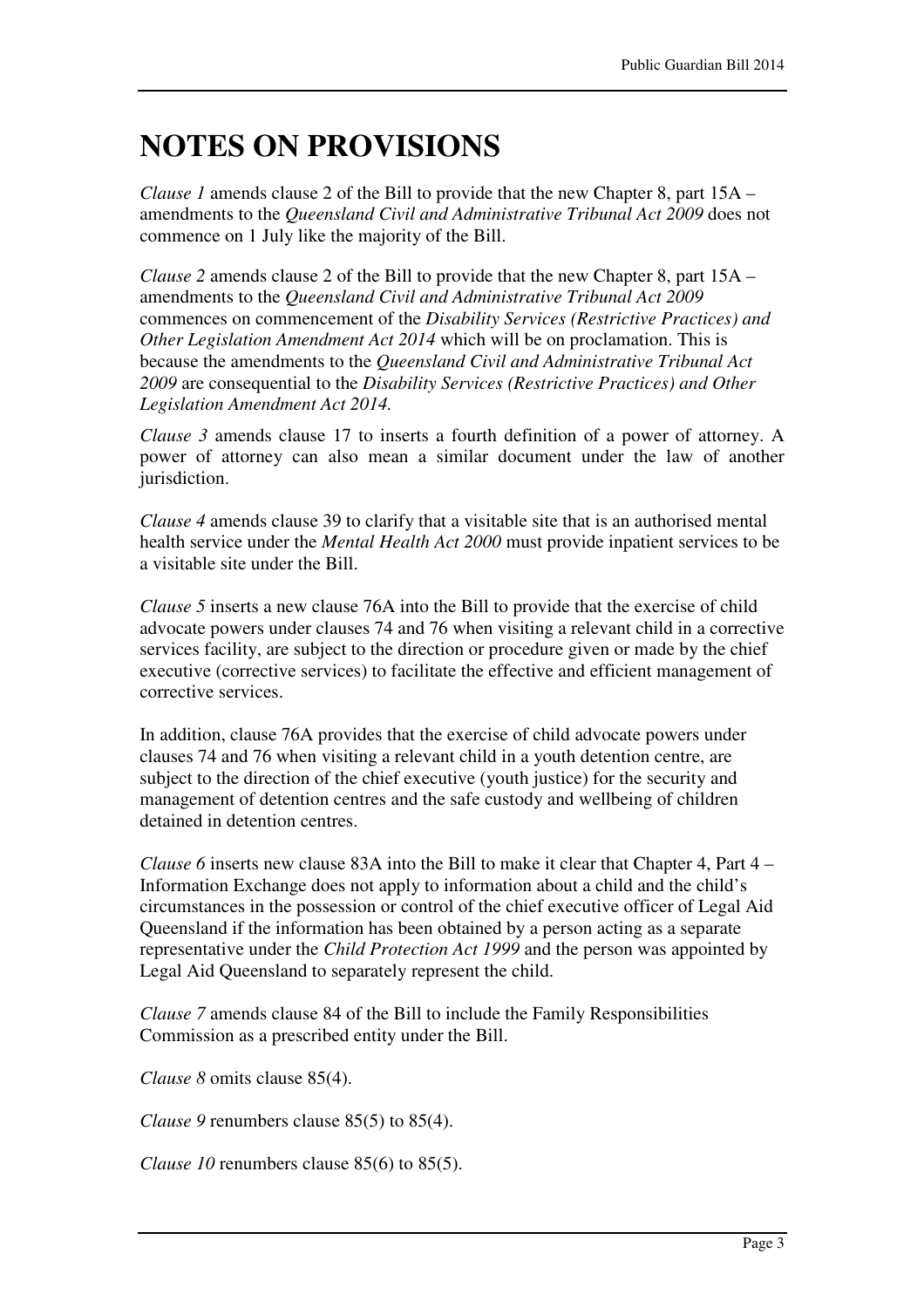*Clause 11* renumbers clause 85(7) to 85(6).

*Clause 12* renumbers clause 85(8) to 85(7).

*Clause 13* amends clause 201, new section 108D – Access, to clarify that the Public Guardian may access a document and make copies of the document if a party to the proceedings may also access the document.

*Clause 14* amends clause 211 which amends Schedule 4 of the *Corrective Services Act 2006* – Dictionary, to include a child advocacy officer as an accredited visitor under that Act.

*Clause 15* inserts a new Part 5A – Amendment of Disability Services (Restrictive Practices) and Other Legislation Amendment Act 2014 (RP Act) after clause 219 of the Bill.

New clause 219A provides that this Part amends the RP Act.

New clause 219B amends section 16 of the RP Act which amends section 123O(1)(d) of the *Disability Services Act 2006.* The clause changes references to the Adult Guardian to the Public Guardian.

New clause 219C amends section 17 of the RP Act which amends sections 123OA(1)(a) and 123OA(2)(a) of the *Disability Services Act 2006.* The clause changes references to the Adult Guardian to the Public Guardian.

New clause 219D amends section 22 of the RP Act which inserts new section 123ZCA into the *Disability Services Act 2006.* The clause changes references to the Adult Guardian to the Public Guardian.

New clause 219E amends section 36 of the RP Act which inserts new section 123ZZK into the *Disability Services Act 2006.* The clause changes references to the Adult Guardian to the Public Guardian.

New clause 219F amends section 46 of the RP Act which amends section 80ZH of the *Guardianship and Administration Act 2000.* The clause changes references to the Adult Guardian to the Public Guardian.

New clause 219G amends section 47 of the RP Act which replaces sections 80ZI and 80ZJ of the *Guardianship and Administration Act 2000.* The clause changes references to the Adult Guardian to the Public Guardian.

New clause 219H amends section 48 of the RP Act which amends section 80ZK of the *Guardianship and Administration Act 2000.* The clause changes references to the Adult Guardian to the Public Guardian.

New clause 219I amends section 49 of the RP Act which amends section 80ZM of the *Guardianship and Administration Act 2000.* The clause changes references to the Adult Guardian to the Public Guardian.